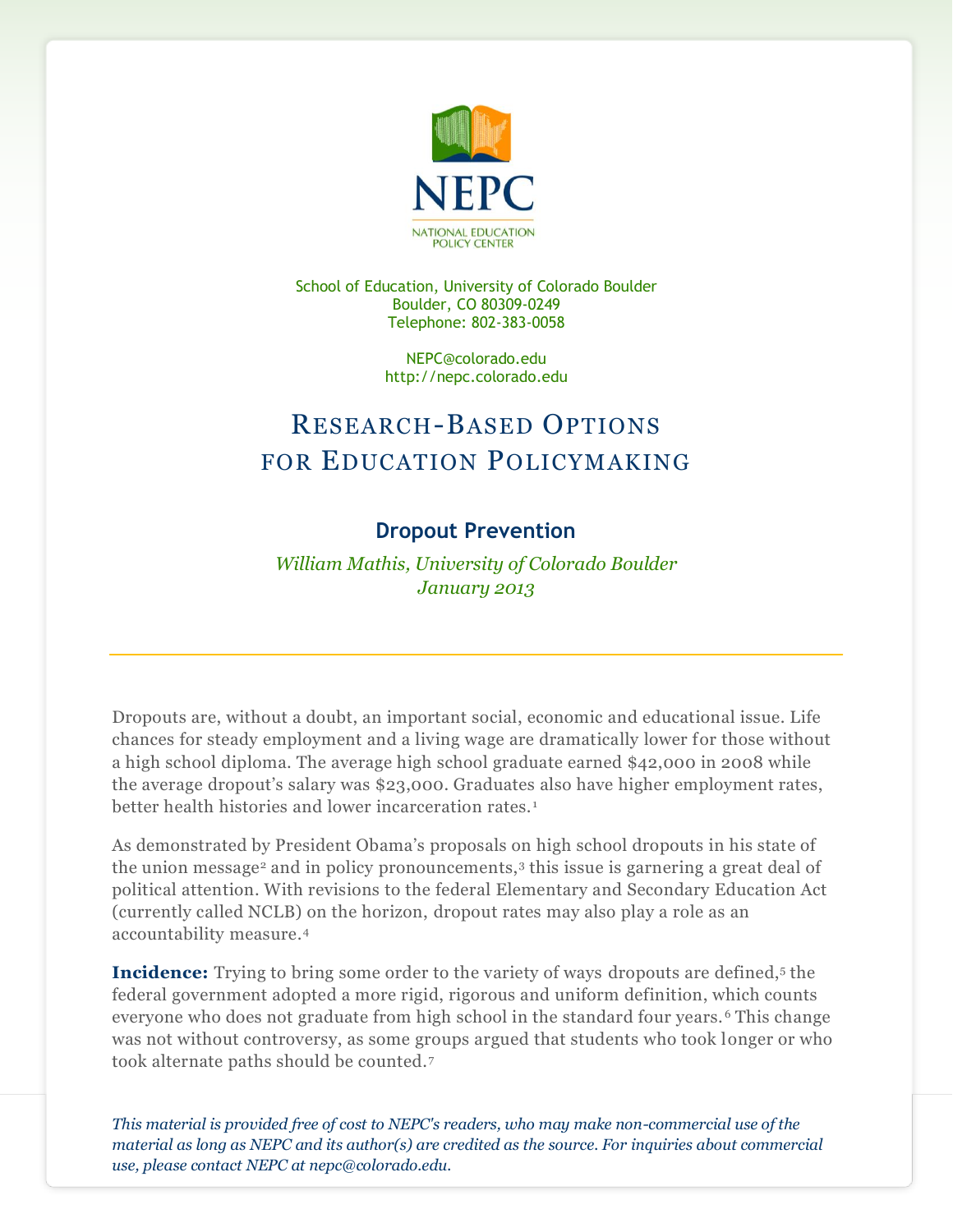November of 2012 saw the first nationwide federal report of dropout rates using the new definition.<sup>8</sup> The results showed the following patterns: overall graduation rates were in the 70% to 85% range, depending on the state; rates for Black children were in the 60% to 75% range; Hispanic children were in the 60% and 80% range; and children from lower -income households graduated in the 60% to 80% range. In a separate estimate (which is consistent with other sources) females graduate at a 7% higher rate than their male peers.<sup>9</sup>

**Causes and Contributing Factors:** There is no single factor that explains or predicts the likelihood of dropping-out. A complex mix of individual, family, school and community factors leads to "a long process of disengagement that may begin before a child enters school."<sup>10</sup> The National Dropout Prevention Center identified 25 significant predictors. Typically, students are at risk when they have several (three or more) of the risk factors. These include items such as low socioeconomic status, students holding jobs, low parental educational level, family disruption, low education expectations, high-risk peer groups, low achievement, poor attendance and misbehavior.<sup>11</sup> A key lesson from this research is that the core underlying reasons primarily lie outside the school.<sup>12</sup> As educators have little control over individual risk factors, social conditions, and larger social problems, they are faced with effectively dealing with the manifestation of external factors.<sup>13</sup> In fact, schools, by themselves control only about 20% of the variance in dropout rates.<sup>14</sup> Accordingly, reducing dropout rates requires solutions that go beyond (yet certainly include) school functions.

**"Dropout Factories":** A great deal of recent rhetoric has used the term "Dropout Factory" to refer to a school with more than 40% attrition of the student cohort from ninth grade through graduation. Non-promoted students are considered as dropouts in this definition.<sup>15</sup> These so-called "dropout factories" have twice the minority enrollment percentages of other US schools; they are concentrated in southern and southwestern states and in major cities. The students in these schools should unquestionably be a focus of dropout prevention efforts. But the term is misleading, given that the schools are a relatively small part of the process leading to dropping out (and may in fact be a positive force, counter -acting outsideschool causes). These schools have almost twice the poverty rate (69%) of the nation (35%), and the research is clear that "Poverty is the key correlate."<sup>16</sup>

**Dropout Prevention Programs:** The federally funded "What Works Clearinghouse" reviewed the research on effective dropout prevention programs, examining six program categories and finding four to be moderately successful and two to be minimally successful.<sup>17</sup>

#### *Moderately successful strategies*

- Assign qualified adult advocates to students at risk of dropping out, maintain low caseloads, and purposefully match students with adults.
- In conjunction with other supports, provide academic support and enrichment.
- Personalize the learning environment and instructional process, provide encouragement and support, and establish a sense of belonging and a positive school climate.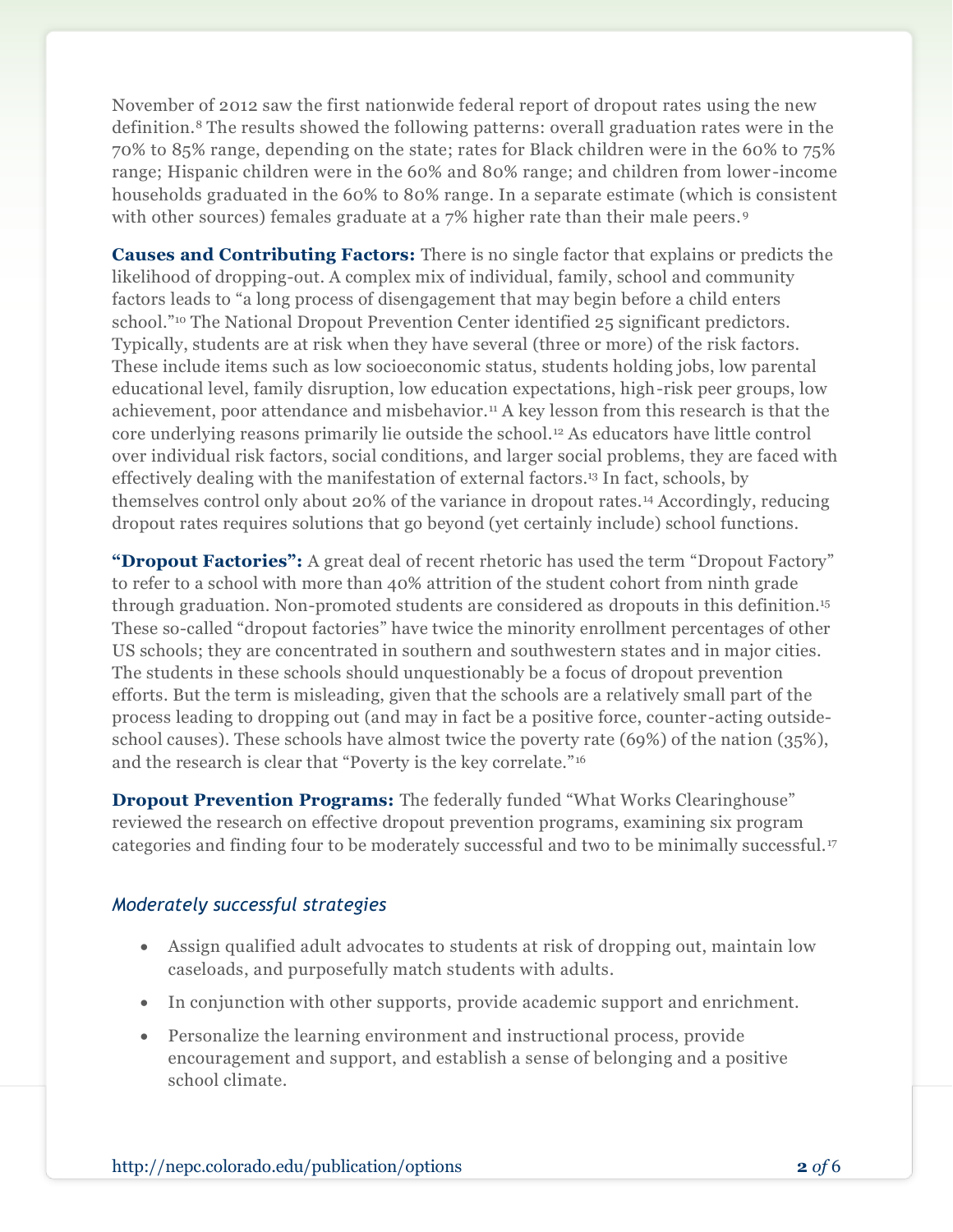Provide rigorous and relevant instruction, giving students the skills to graduate and skills that are directly relevant to that student's post-secondary options.

### *Minimally successful strategies*

- Little evidence of dropout reduction is seen from implementing systems aimed at collecting and analyzing comprehensive, long-term data using unique student IDs.
- Programs for classroom behavior and social skills have proven to be more effective at pre-school levels rather than at higher levels.

### **Policy Recommendations**

- Because most dropout risk factors are centered outside the school, it is vital for schools to coordinate with social and health agencies to address the underlying core causes. Multiple risk factors must be addressed with multiple strategies, focused on students' personal assets and on skill building, academic support, family outreach and environmental change.<sup>18</sup>
- Implement high-quality early education programs, which have been shown to reduce dropouts as well as improve a broad range of social, economic and educational factors.<sup>19</sup>
- Educators must be trained to spot and report dropout warning signs such as home troubles, absenteeism, social difficulties, disengagement, and poor grades, in order to initiate vital early reporting and intervention strategies. <sup>20</sup>
- Schools should assign adult advocates, with appropriate backgrounds and low caseloads, to work with students with a high risk of dropping-out. Adequate training and support is crucial.<sup>21</sup>
- Schooling itself does play an important role. Schools can keep students engaged and successful if they provide academic support, challenging but engaging and relevant instruction, and post-secondary guidance geared to the needs of the individual, all *in conjunction with other supports.*<sup>22</sup>
- Laws should require students to attend school until age 18 or graduation.<sup>23</sup>
- Schools, districts and states should avoid or revoke policies that discourage successful school completion such as grade retention, <sup>24</sup> high school exit examinations,<sup>25</sup> and out-of-school suspensions for minor offences.<sup>26</sup>
- Since schools have limited control over most causes of dropouts,<sup>27</sup> great care should be taken in the design of any school accountability system that incorporates dropout rates.<sup>28</sup> Policymakers should not, as a matter of ethics and common sense, hold schools responsible for matters that are not within their control and for which the policymakers themselves do not provide adequate resources to resolve.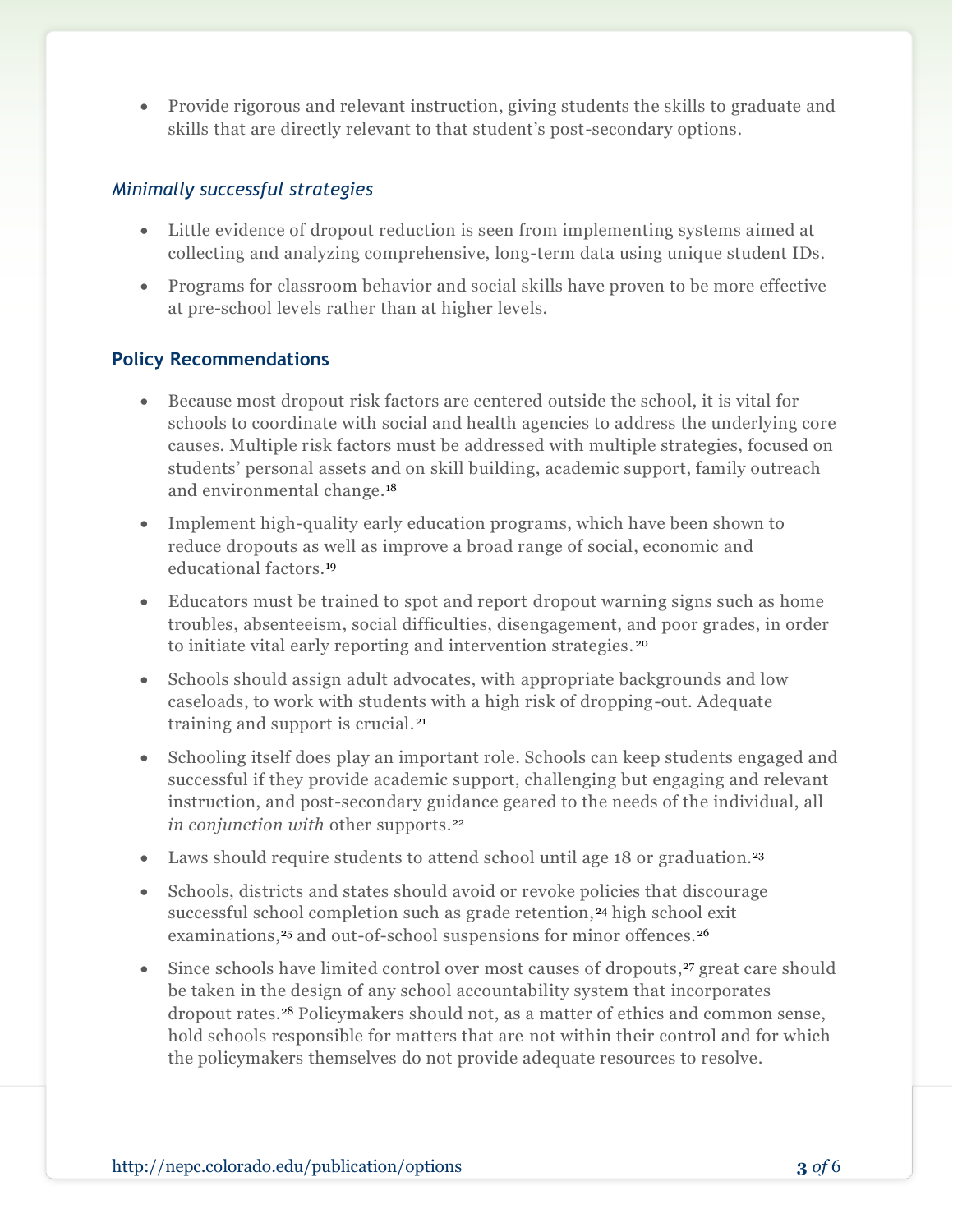Schools must consciously and deliberately work to create safe and welcoming school environments and cultures.<sup>29</sup>

## **Notes and References**

1 National Center for Education Statistics (NCES) (2011). *[Trends in High School Dropout and Completion Rates in](http://nces.ed.gov/pubs2011/dropout08/index.asp)  [the United States: 1972](http://nces.ed.gov/pubs2011/dropout08/index.asp)–2008*. Washington, DC: Institute of Education Sciences, U.S. Department of Education. Retrieved December 5, 2012, from http://nces.ed.gov/pubs2011/dropout08/index.asp.

Alliance for Excellent Education (2006, August). *Saving Futures, Saving Dollars: The Impact of Education on Crime Reduction and Earnings*. Washington, DC: Author. Retrieved December 5, 2012, from http://www.all4ed.org/about\_the\_crisis/impact/economic\_analysis.

2 Strauss, V. (2012, January 24). Obama: States should require kids stay in school until 18 or graduation. *WashingtonPost.com* Retrieved December 5, 2012, from

http://www.washingtonpost.com/blogs/answer-sheet/post/obama-states-should-require-kids-stay-in-schooluntil-18-or-graduation/2012/01/24/gIQAPg63OQ\_blog.html.

3 Office of the Press Secretary (2010, March 1). President Obama announces steps to reduce dropout rate and prepare students for college and careers (press release). Washington, DC: Author. Retrieved December 5,2012 from

http://www.whitehouse.gov/the-press-office/president-obama-announces-steps-reduce-dropout-rate-andprepare-students-college-an.

4 See, for example,

Alliance for Excellent Education (2012, January). *Waiving away high school graduation rate accountability?* Washington, DC: Author. Retrieved December 5, 2012, from

http://www.all4ed.org/publication\_material/fact\_sheets/waiving\_away\_high\_school\_graduation\_rate\_accounta bility;

Boundy, K.B. (2008, May 14). Limited Testimony of Kathleen B. Boundy, Co-Director, Center for Law and Education, on Proposed Title I Regulations §200.2, 200.7, and 200.19. Washington, DC: Center for Law and Education. Retrieved December 5, 2012, from

http://www.cleweb.org/sites/default/files/NCLBBostontestimony.pdf.

5 NCES, 2011.

6 Press office (2012, November 26). States report new high school graduation rates using more accurate, common measure (press release). Washington, DC: U.S. Department of Education. Retrieved December 5, 2012, from http://www.ed.gov/news/press-releases/states-report-new-high-school-graduation-rates-using-more-accuratecommon-measur.

7 Sawchuk, S. (2008).Graduation rate proposals draw controversy. *Education Daily*. Retrieved December 15, 2012, from http://www.all4ed.org/files/EdDaily\_062608a.pdf.

8 U.S. Department of Education (2012). Provisional data file: sy2010-11 four-year regulatory adjusted cohort graduation rates (table). Washington, DC: Author. Retrieved December 5, 2012 from http://www2.ed.gov/documents/press-releases/state-2010-11-graduation-rate-data.pdf.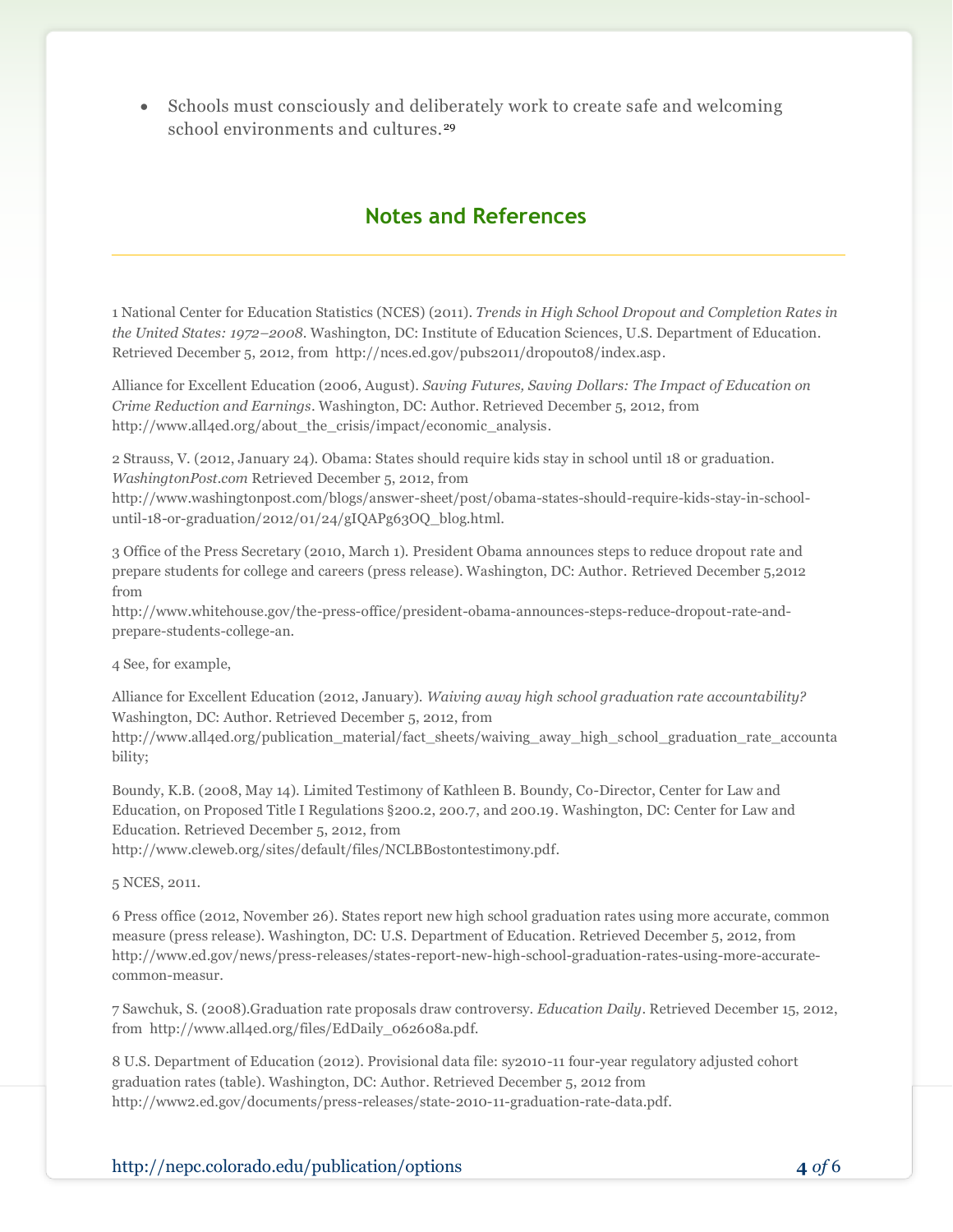9 Diplomas count: Report pegs national high school graduation rate at 71.7 percent, highest since 1980s (2011, June 13). *Straight A's: Public Education Policy And Progres, 11* (12).Retrieved December 13, 2012 from http://www.all4ed.org/publication\_material/straight\_as/06132011

10 Hammond, C., Smink, J., Drew, S. & Linton, D. (May 2007, May*). Dropout risk factors and exemplary programs: A technical report*, 2. Clemson, SC: National Dropout Prevention Center/Network. Retrieved December 5, 2012, from

http://www.dropoutprevention.org/major-research-reports/dropout-risk-factors-exemplary-programs-technicalreport.

11 Hammond, Smink, Drew, & Linton, 2007.

12 Rumberger, R. & Lim, S. (2008, October). *Why students drop out of school: A review of 25 years of research.* Santa Barbara, CA: California Dropout Research Project. Retrieved December 1, 2012, from http://www.slocounty.ca.gov/Assets/CSN/PDF/Flyer+-+Why+students+drop+out.pdf.

13 Christie, C.A., Jolivette, K., & Nelson, C. M. (2007, January 1). School characteristics related to high school dropout rates. *Remedial and Special Education, 28* (6), 325-339.

14 Rumberger & Lim, 2008.

15 Associated Press (2007). *Dropout Factories: Take a closer Look at failing schools across the country* (interactive online graphic). Retrieved December 5, 2012 from http://hosted.ap.org/specials/interactives/wdc/dropout/index.html.

16 Balfanz, R. & Legters, N. (2004, September). *locating the dropout crisis: Which high schools produce the nation's dropouts? Where are they located? Who attends them?*. Baltimore: Center for Research on the Education of Students Placed At Risk, Johns Hopkins University. Retrieved December 1, 2012, from http://www.csos.jhu.edu/crespar/techReports/Report70.pdf.

17 What Works Clearinghouse (2008, August). *Dropout Prevention*. Washington, DC: Institute of Education Sciences, U.S. Department of Education. Retrieved December 1, 2012 from http://ies.ed.gov/ncee/wwc/PracticeGuide.aspx?sid=9.

National Center for Education Evaluation and Regional Assistance (2008). *Dropout prevention practice guide*, NCEE 2008-4025. Washington, DC: Institute of Education Sciences, U.S. Department of Education. Retrieved December 1, 2012, from http://ies.ed.gov/ncee/wwc/pdf/practice\_guides/dp\_pg\_090308.pdf.

18 Hammond, Smink, Drew, & Linton, 2007;

Silverstein, J., Yettick, H., Foster, S., Welner, K., & Shepard, L. (2007). *Dropout policies: Research based strategies* (brochure). Retrieved December 6, 2012 from http://nepc.colorado.edu/publication/dropout-policies-research-based-strategies;

Rumberger & Lim, 2008.

19 Barnett. W. S. (2008). Preschool Education and its lasting effects: Research and policy implications. Boulder and Tempe: Education and the Public Interest Center & Education Policy Research Unit. Retrieved October 3, 2012 from [http://nepc.colorado.edu/publication/preschool-education,.](http://nepc.colorado.edu/publication/preschool-education)

RAND (2005). Proven Benefits of Early Childhood Interventions. Research Brief. RB-9145-PNC. Santa Monica, CA.